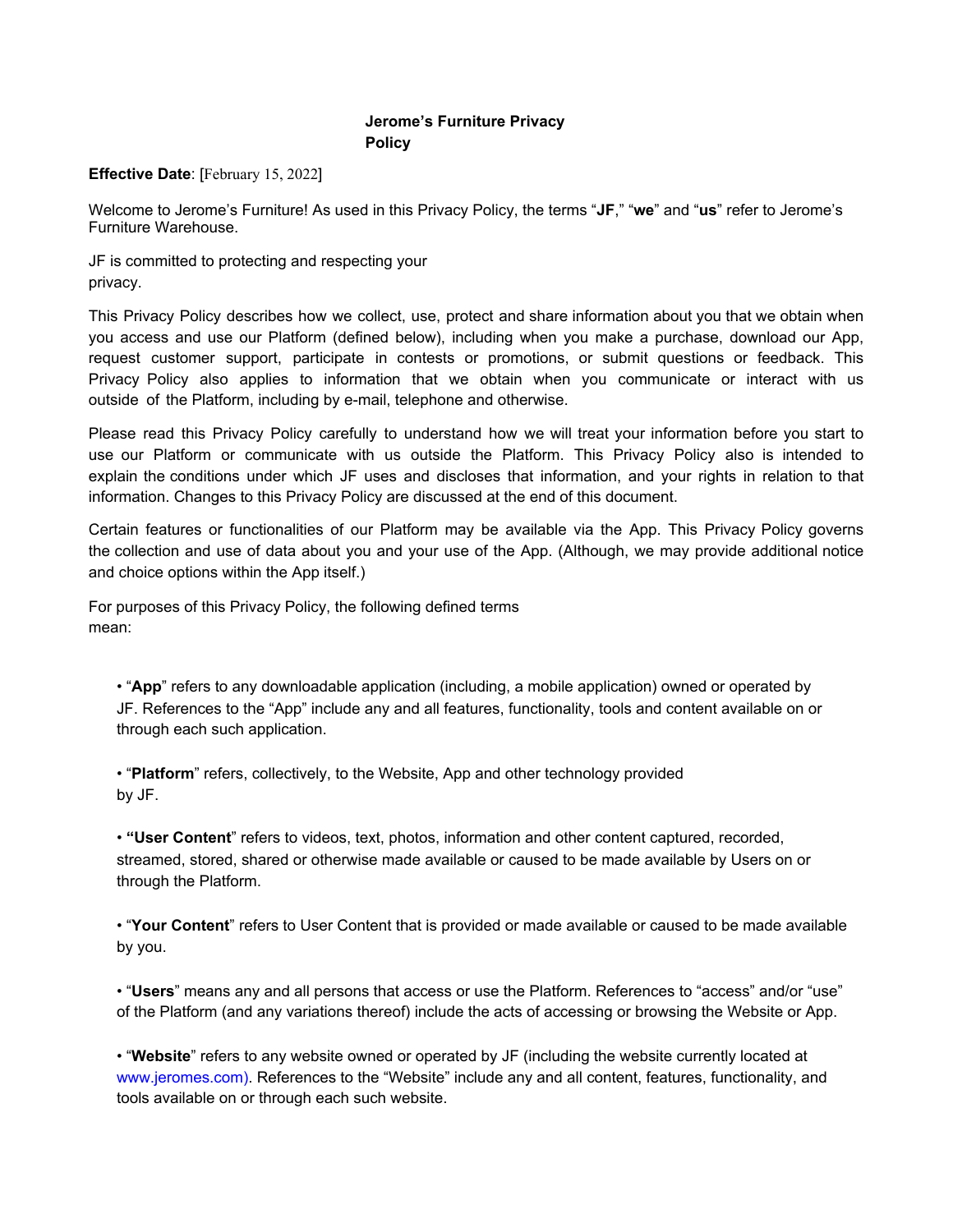BY ACCESSING OR USING OUR PLATFORM OR COMMUNICATING WITH US OUTSIDE OF THE PLATFORM, YOU ARE ACCEPTING AND CONSENTING TO THE PRACTICES DESCRIBED IN THIS PRIVACY POLICY, WHICH MAY BE UPDATED AND AMENDED FROM TIME TO TIME. IF YOU DO NOT AGREE TO THE TERMS OF THIS PRIVACY POLICY, YOU MUST NOT ACCESS OR USE OUR PLATFORM OR OTHERWISE COMMUNICATE WITH US.

Please click on the sections below to learn more about our Privacy Policy:

- **1. HOW WE COLLECT INFORMATION**
- **2. HOW INFORMATION MAY BE USED**
- **3. HOW INFORMATION MAY BE SHARED**

**4. COOKIES AND BEACONS**

**5. YOUR CHOICES**

- **6. SECURING YOUR INFORMATION**
- **7. CHILDREN**
- **8. LINKS TO THIRD PARTY SITES**
- **9. INTERPRETATION**
- **10. INTERNATIONAL JURISDICTIONS**
- **11. CHANGES TO OUR PRIVACY POLICY**
- **12. CONTACT US**

## **1. HOW WE COLLECT INFORMATION**

### **Information You Provide to Us**

JF may collect your email address via cookies and pixels on the Website through the use of trusted third party partners. These partners may combine your email information with other information they have access to such as mailing address so that JF may serve relevant marketing offers to you via direct mail. If you do not want JF to collect information about you, please contact JF to opt out.

We collect information that you provide directly to us, including when you make a purchase, download the App, allow the Website or App to access the camera on your mobile device, submit or share Your Content, update your e-mail preferences, respond to a survey or provide other feedback about the Platform, or contact us with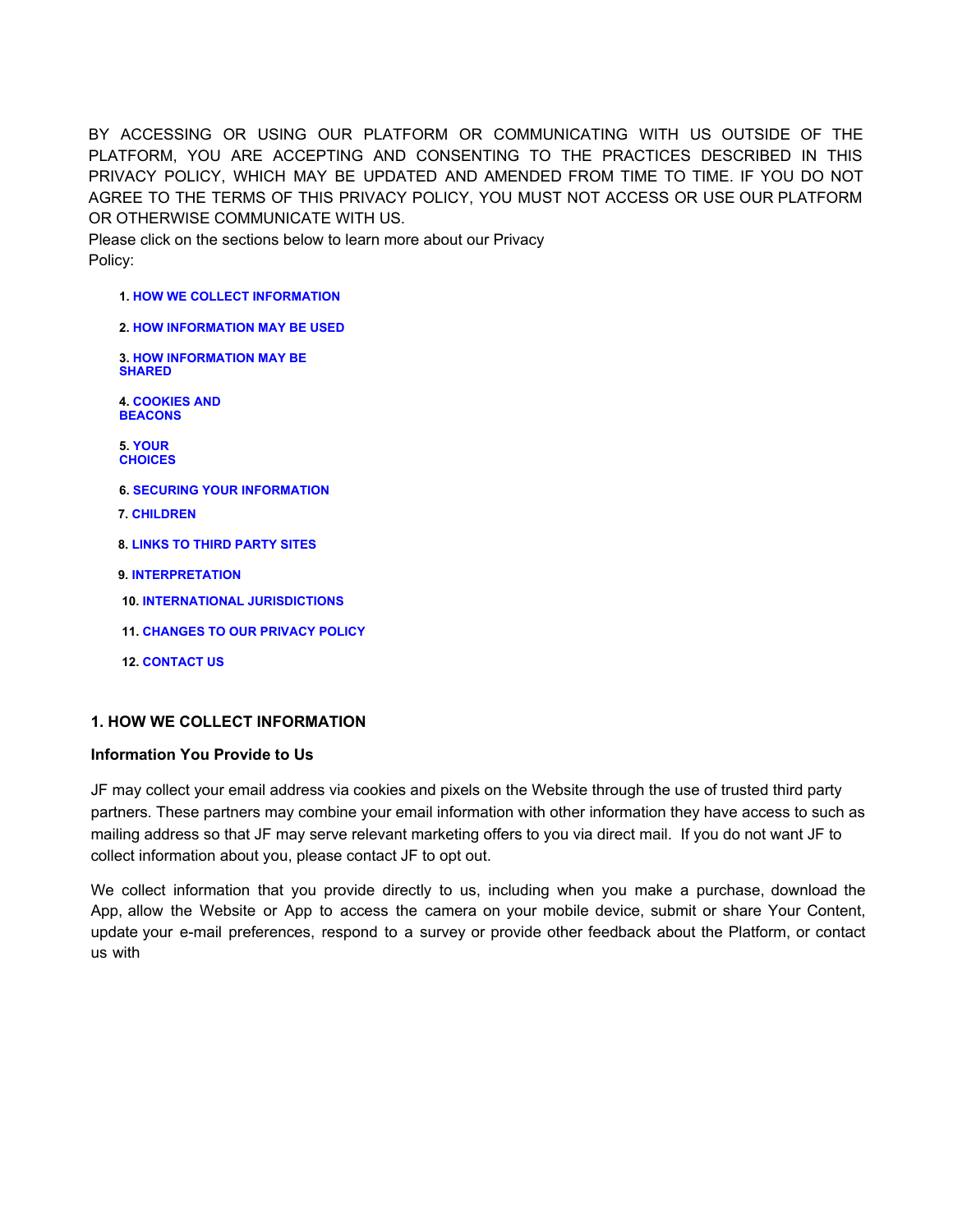questions or comments about the Platform.

We will not ask for or request sensitive information such as government identifiers, medical information, or financial information (except in connection to payments). Please do not provide this information to us through e-mails, feedback forms or in any other way unless specifically requested.

# **Information Generated from Use of the Platform**

We also collect certain technical information when you access, browse and use our Platform, including information that we automatically receive and record from your browser or mobile platform on our server logs. This technical information helps us operate and provide our Platform to you, and includes standard information about visits and system capabilities, such as:

• information about the device(s) you use to access our Platform, including MAC address, IP address, browser type and version, your location, time zone setting, browser plug-in types and versions, operating system and platform, device type, device and application identifiers, operating information, mobile carrier, and cookies;

• information about your visits to the Platform, including the full URL clickstream to, through, and from the Platform, including dates and times;

• information we need and use to facilitate your use of our Platform (including to provide access to third party websites and services), such as URL requests, destination IP addresses, or device configuration details;

• pages you view, searches you run, length of time browsing search results, specific search results you select to view, length of visits to other pages, page interaction information (such as scrolling, clicks, and mouse-overs), your engagement with certain variable/dynamic elements of a page and methods used to browse away from the page; and

• page response times and download errors.

Some of the information we collect is generated using cookies and beacons. For more details about cookies, beacons, and your choices, see **Cookies and Beacons** below.

## **Information from Other**

### **Sources**

We may also supplement the technical information we collect from your use of the Platform with information collected by third parties. Such third parties may include service providers, such as Google Inc., advertising partners, and ad networks that help us understand our Users and provide better service to our Users.

## **2. HOW INFORMATION MAY BE USED**

## **Personally Identifiable Information**

Some of the information we collect through your use of our Platform or communications with us may personally identify you ("**Personally Identifiable Information**"). The types of Personally Identifiable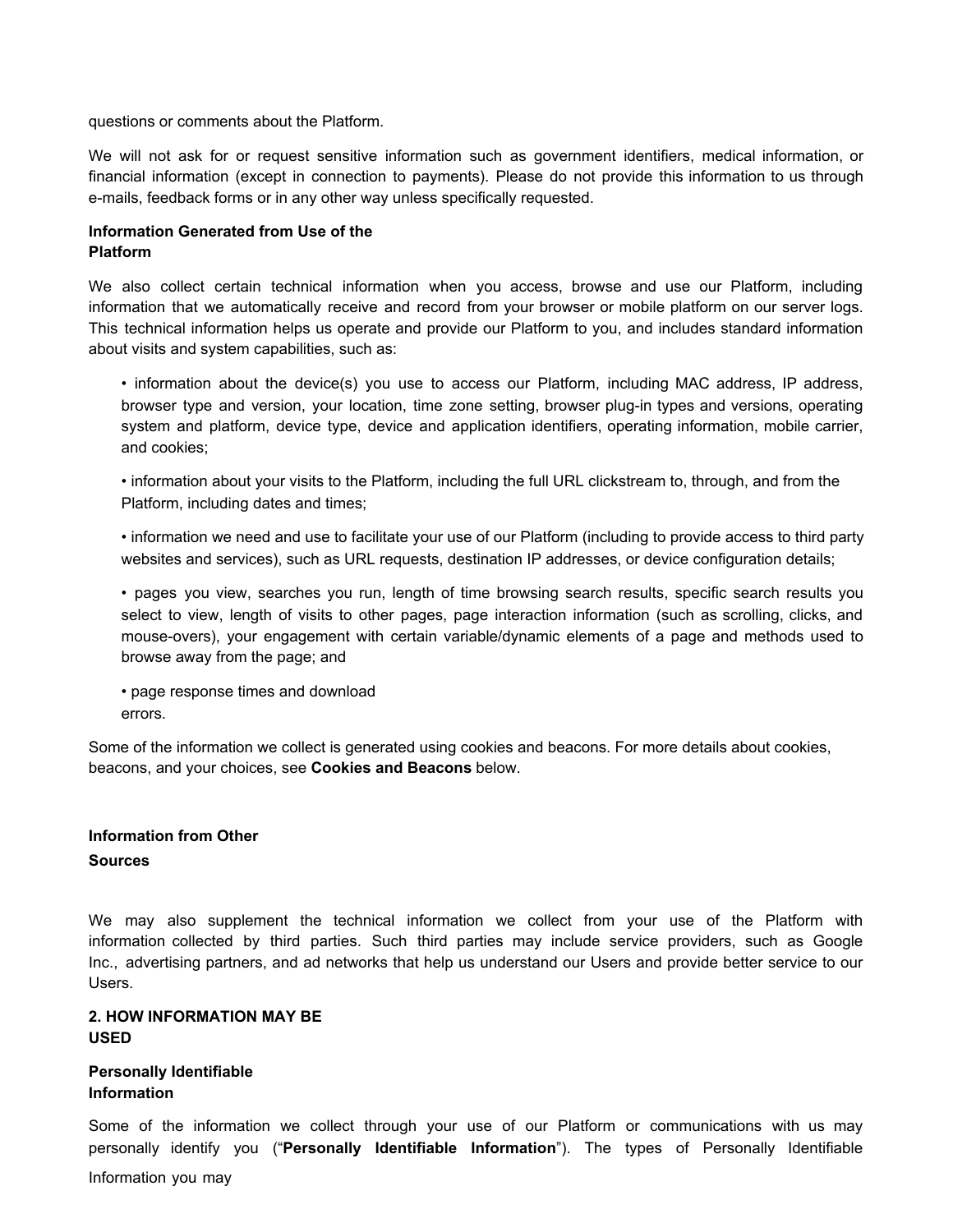submit in connection with use of the Service include:

• contact information (such as name, address, email address and telephone number);

- date of birth;
- account passwords for the Platform;

• payment card information and other billing information (such as card image, card number, cardholder name, expiration date and card verification code); and

• geographic location.

Other data derived from your use of the Platform is treated as "**Non-Personally Identifiable Information**," unless it is combined with Personally Identifiable Information, or unless otherwise required by applicable law.

We may use the Personally Identifiable Information we collect, to:

- create and manage your account;
- provide the Platform to you;

• operate our Platform, including access management, Platform administration, internal operations, troubleshooting, data analysis, testing, research, statistical and survey purposes;

• send you information that enables you to use our Platform;

• contact you about activity on your account;

• respond to your requests, feedback or inquiries;

• notify you about updates, information, or alerts regarding our Platform;

• process payments;

• comply with laws, regulations, and other legal requirements;

• comply with relevant industry standards and our policies;

• protect and enforce our rights and the rights of other Users against unlawful activity, including identify theft and fraud, and other violations of our Terms of Use;

• protect and enforce our rights arising under any agreements entered into between you and us, including billing and collection;

• protect the integrity and maintain the security of our Platform, including secured areas of the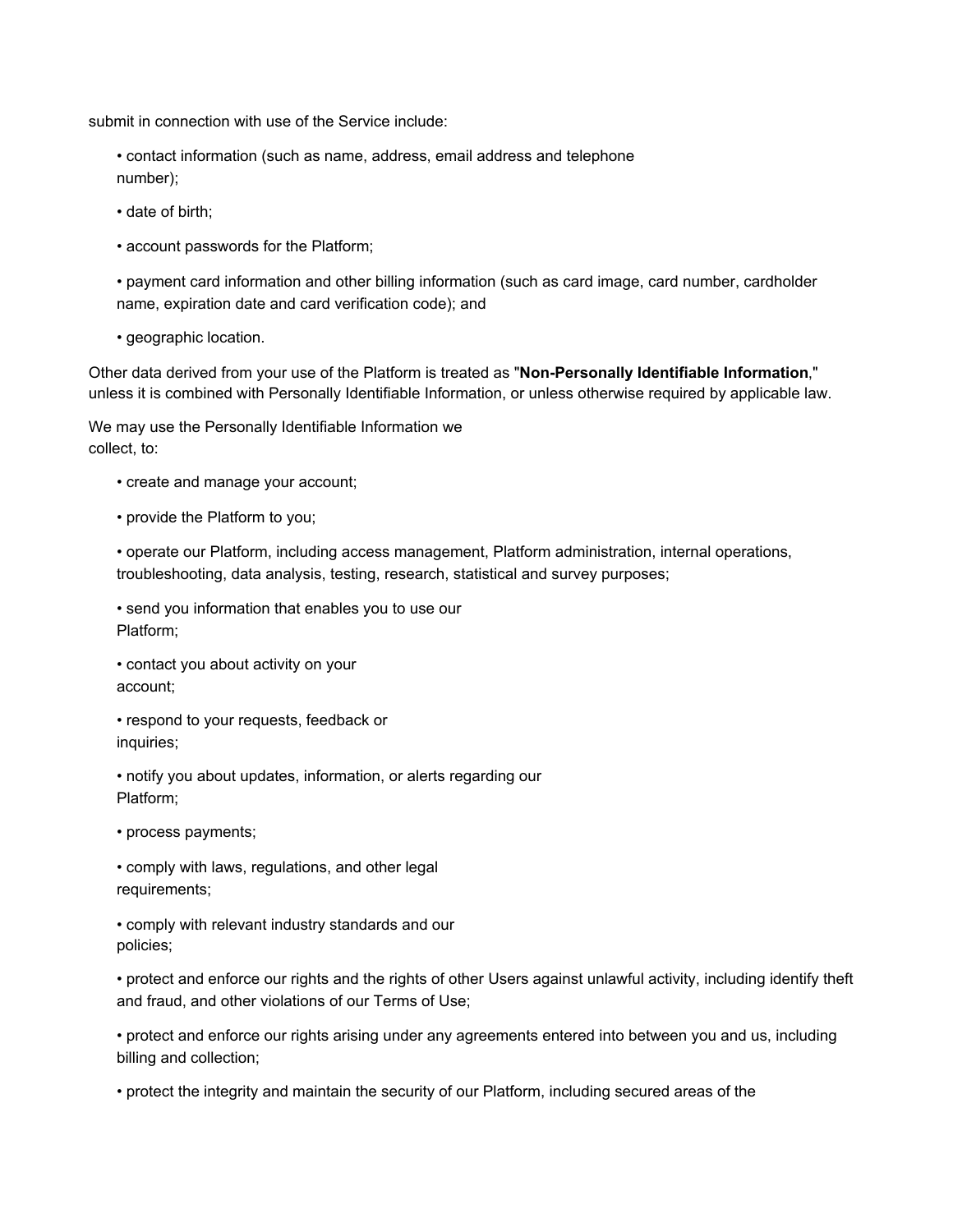Platform;

• operate, evaluate and improve our business, including conducting surveys and market research, developing new products, services, and promotions (such as, for example, special events, programs, offers, contests), analyzing and enhancing existing products, services, and promotions, managing our communications; performing accounting, auditing, and other internal functions;

• provide you with information and advertisements about products, services, and promotions, from us or third parties, that may interest you; and

Page **3** of **8**

• administer your participation in such products, services, and promotions.

In addition, we may use your information as described in any notice provided at the time you provide the information; and for any other purpose for which you may provide consent.

## **Non-Personally Identifiable Information**

In addition to the uses described above, we may also use Non-Personally Identifiable Information to:

• deliver content (including advertising) tailored to your interests and the manner in which you use our Website or App;

• present content in a manner that is optimized for your device; and

• measure and analyze the effectiveness of advertising we serve you.

We may also combine technical information, or Non-Personally Identifiable Information, about your use of our Platform with information that we obtain from other Users to use in an aggregate or anonymous manner for similar purposes.

## **3. HOW INFORMATION MAY BE SHARED**

Personally Identifiable Information

We will not sell or share your Personally Identifiable Information with third parties for the third party's own direct marketing purposes without your express consent. (However, please note that if you click on or otherwise interact with an advertisement on our Platform, the advertiser may assume that you meet its target criteria, even though we have not shared your Personally Identifiable Information.)

We may share Personally Identifiable Information with:

• our advertising partners in order to help us provide you advertisements applicable to your area;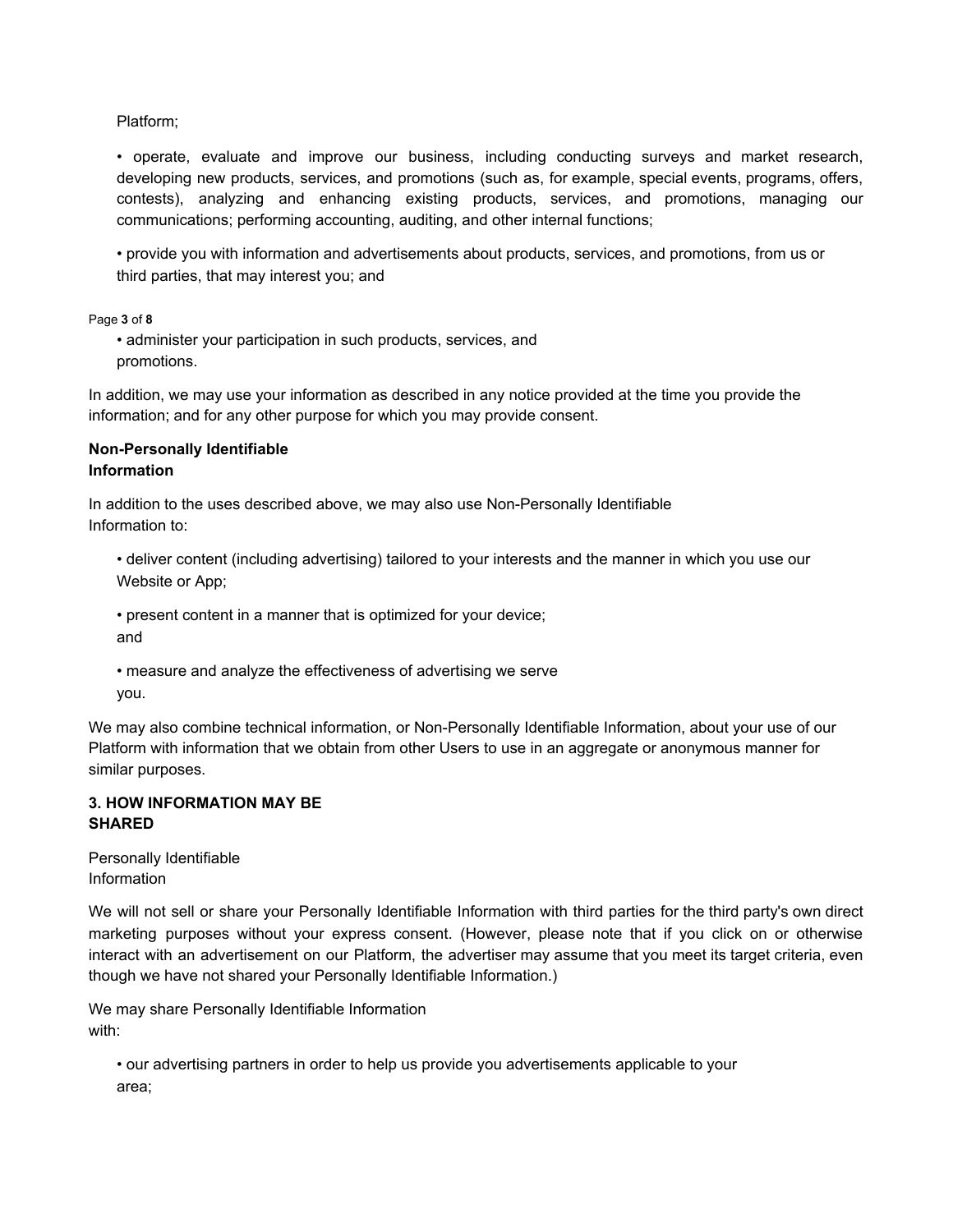• our service providers to the extent reasonably necessary to enable us operate our business and provide our Platform to you, as described in this Privacy Policy (e.g., to an e-mail service provider in order to enable us to e- mail you);

• a buyer or other successor in the event of a merger, divestiture, restructuring, reorganization, dissolution, liquidation, or other sale or transfer of some or all of our assets, whether as a going concern or as part of bankruptcy, liquidation or similar proceeding, in which Personally Identifiable Information held by us about our Users is among the assets transferred;

• other third parties with your express consent for any purpose disclosed by us when you provide the information; and

• you, upon your written request.

We do not permit these third parties to use any Personally Identifiable Information we share for any purpose other than (i) as described in this Privacy Policy, and (ii) to comply with their own legal requirements.

We may also disclose Personally Identifiable Information with law enforcement agencies, government officials, or other third parties as necessary for the purpose of:

• complying with any court order, law or legal process, including to respond to any government or regulatory request;

• preventing fraud and providing credit risk reduction;

• investigating potential unauthorized access or misuse of our Platform or other breach of our Terms of Use, Supplemental Terms (as defined below), Platform Rules (as defined below) other agreements;

• protecting the assets or property, and enforcing the rights of JF, including for billing and collection purposes; and

• protecting the rights, property, or safety of our Users or others.

#### Page **4** of **8**

In the event that we receive a request from a governmental entity to provide it with your Personally Identifiable Information, we will make reasonable attempts to notify you of such request, to the extent reasonably possible and legally permissible.

## **Notice to California Residents / Your California Privacy Rights**

California Civil Code permits California residents to request that we not share your Personally Identifiable Information with third parties for their direct marketing purposes. We do not share such information with third parties for their own direct marketing purposes without your consent. If you are a California resident, you may contact customerservice@jeromes.com to make any request pursuant to California privacy law.

**Non-Personally Identifiable Information**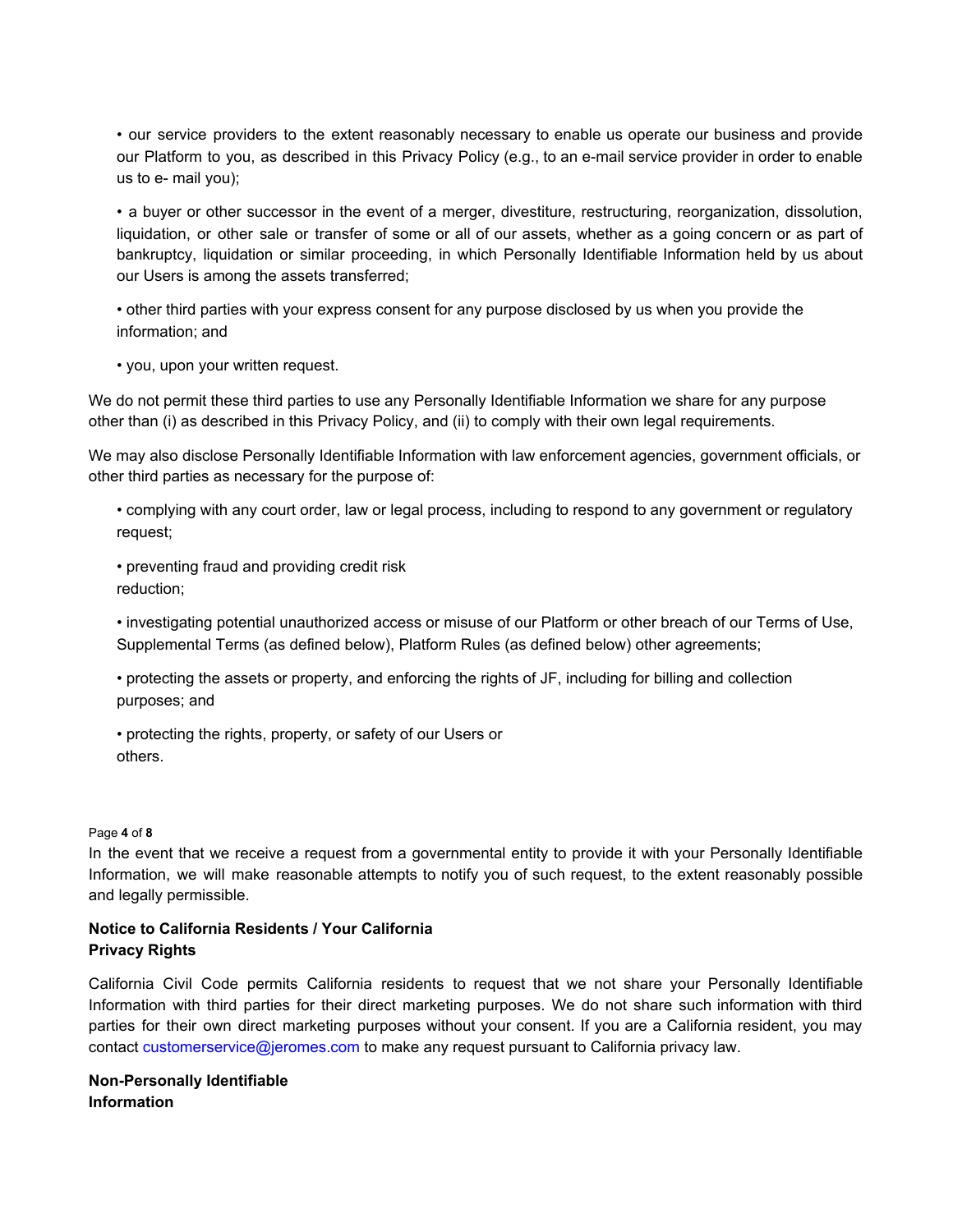In addition, we may share Non-Personally Identifiable Information, including aggregated or anonymized data:

• with analytics, search engine, or other service providers that help us improve our Platform;

• to report to our affiliates, licensors and service providers, advertising partners and ad networks about the use of various aspects of the Platform;

• with other Users or prospective Users of the Platform; and

• to advertisers and advertising networks to select and serve relevant advertisements.

## **4. COOKIES AND BEACONS**

We may use cookies, beacons and similar technologies, now or in the future, to support the functionality of our Platform. This provides a better experience when you visit our Platform and allows us to improve our Platform. Our service providers, advertising partners and ad networks may use cookies and beacons to collect and share Non-Personally Identifiable Information about your activities both on our Platform and on other websites, including, for example, to provide you targeted advertising based upon your interests. In addition, third parties that are unaffiliated with us may also collect information about you, including tracking your browsing history, when you use our Platform. We do not have control over these third party collection practices. If you wish to minimize these third-party collections, and you can adjust the settings of your browsers or install plug-ins and add-ins.

• **Browser Cookies.** A browser cookie is a small file placed on the hard drive of your computer. That cookie then communicates with servers, ours or those of other companies that we authorize to collect data for us, and allows recognition of your personal computer. We associate cookies with Personally Identifiable Information only if you use the automatic recognition capabilities on restricted areas of the Platform, order a Service, use the personalization services available as part of the Platform, or ask us to contact you with additional marketing information. We do not otherwise collect Personally Identifiable Information from browser cookies and we do not associate browser cookies with your Personally Identifiable Information.

You may use the tools available on your computer or other device to set your browser to refuse or disable all or some browser cookies, or to alert you when cookies are being set. However, if you refuse or disable all browser cookies, you may be unable to access certain parts or use certain features or functionality of our Platform.

Unless you have adjusted your browser settings so that it refuses all cookies, we may use cookies when you direct your browser to our Platform.

To learn more about cookies, you can visit http://www.allaboutcookies.org.

• **Flash Cookies**. Certain features of our Platform may use local stored objects called flash cookies to collect and store information about your preferences and navigation to, from and on our Platform. The cookies do not identify you as an individual or track your online behavior. We do not collect Personally Identifiable Information from flash cookies and we will not associate them with your Personally Identifiable Information.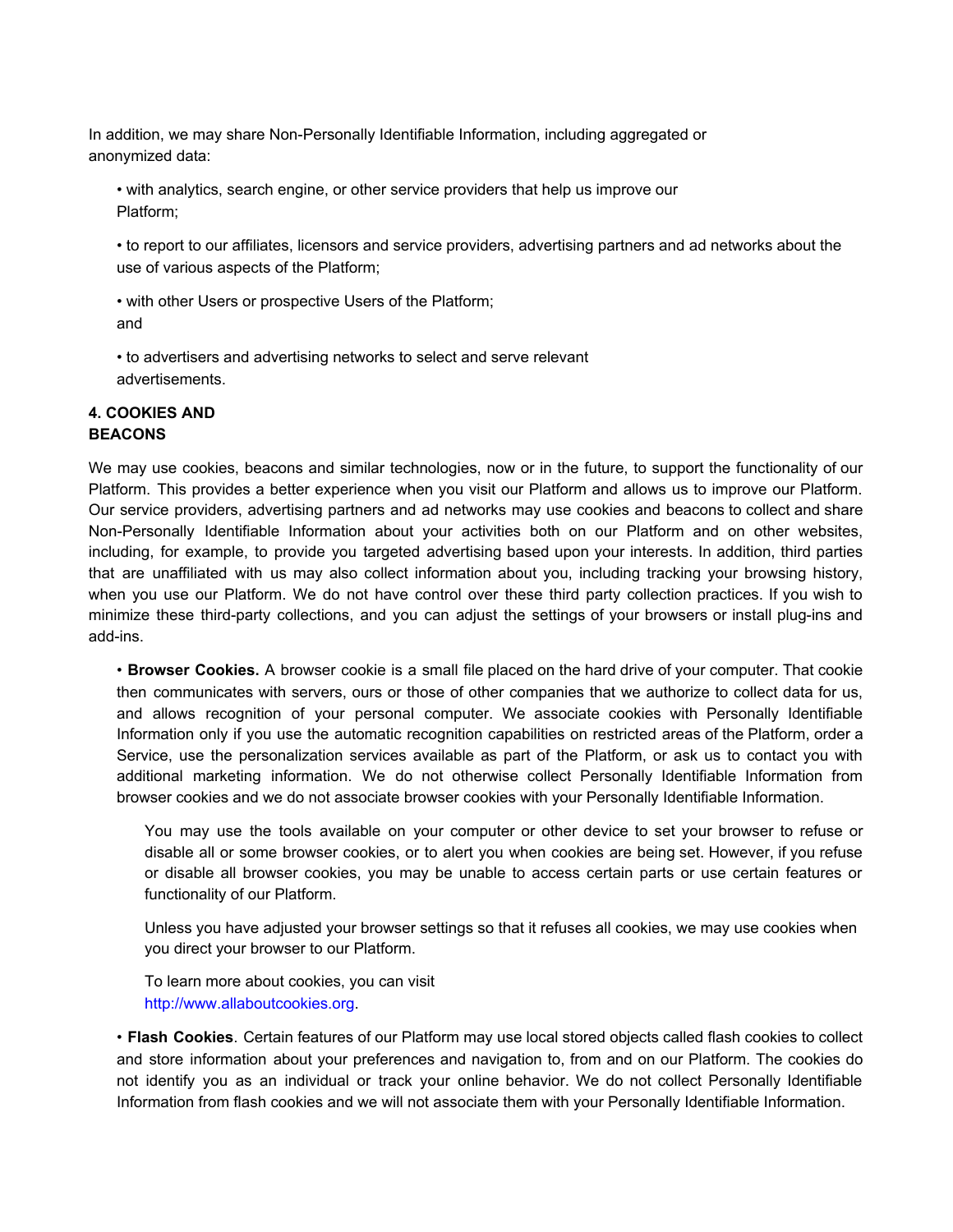Flash cookies are not managed by the same browser settings as are used for browser cookies. To learn how you can manage your Flash cookie settings, visit the Flash player settings page on Adobe's website. If you disable or refuse Flash cookies, please note that some parts of our Platform may be inaccessible or may not function properly.

#### Page **5** of **8**

• **Beacons.** Our Platform and e-mails may contain small electronic files known as beacons (also referred to as web beacons, clear GIFs, pixel tags and single-pixel GIFs) that permit us to, for example, count Users who have visited those pages or opened an e-mail and for other website-related statistics. Beacons in e-mail marketing campaigns allow us to track your responses and your interests in our content, offerings and web pages. You may use the tools in your device to disable these technologies as well.

Google Inc. ("**Google**") is one example of a service provider that uses cookies or similar technologies to collect information about your browsing activities over time and across different websites following your visit to our Platform. Google Analytics is a web analytics service provided by Google that uses first-party cookies to track Users' interactions and collect other information about how you use our Platform. Google Analytics collects information anonymously. We then use the information to compile reports, including usage trends, to help us improve our Platform. You can opt out of Google Analytics without affecting how you visit our site. For more information on how Google uses this data, go to www.google.com/policies/privacy/partners/, or review the Google Analytics Terms of Service at https://www.google.com/analytics/terms/us.html. For more information about opting out of being tracked by Google Analytics across all websites you use, please visit https://tools.google.com/dlpage/gaoptout/.

### **5. YOUR CHOICES**

We offer you certain choices in connection with the information we collect from you.

## **Email Communications**

You may have the opportunity to receive certain communications from us related to our Platform. If you provide us with your e-mail address in order to receive communications, you can opt out of marketing e-mails at any time by following the instructions at the bottom of our e-mails and adjusting your e-mail preferences. Please note that certain e-mails may be necessary for the operation of our Platform. You will continue to receive these e-mails, if appropriate, even if you unsubscribe from our optional communications.

## **Cookies/ Beacons**

If you wish to minimize information collected by cookie or beacon, you can adjust the settings of your browsers to notify you when you receive a cookie, which lets you choose whether or not to accept it. You can also set your browser to automatically reject any cookies. You may also be able to install plug-ins and add-ins that serve similar functions. However, please be aware that some features and services on our Platform may not work properly if we are not able to recognize and associate you with your account. In addition, the offers we provide when you visit us may not be as relevant to you or tailored to your interests.

**Network Advertising Initiative**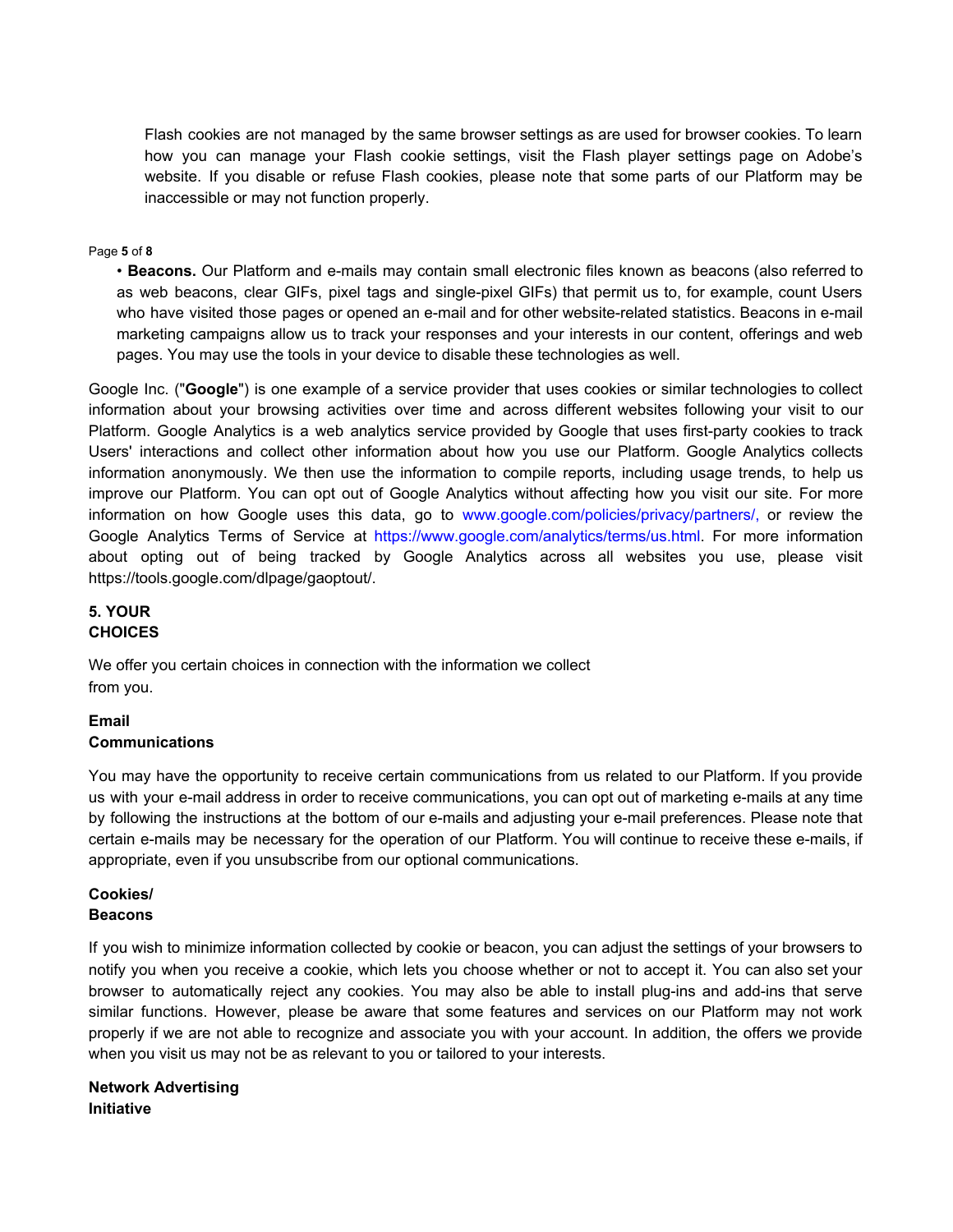Certain websites you visit may provide options regarding advertisements you receive. If you wish to minimize the amount of targeted advertising you receive, you can opt out of certain network advertising programs through the Network Advertising Initiative (NAI) Opt–Out Page. Please note that even if you choose to remove your information (opt out) you will still see advertisements while you're browsing online. However the advertisements you see may be less relevant to you. For more information or to opt out of certain online behavioral advertising, please visit http://www.aboutads.info.

Additionally, many advertising network programs allow you to view and manage the interest categories that they have compiled from your online browsing activities. These interest categories help determine the types of targeted advertisements you may receive. The NAI Opt–Out Page provides a tool that identifies its member companies that have cookies on your browser and provides links to those companies.

## **Do Not Track**

Some browsers support a "Do Not Track" (or, DNT) feature, a privacy preference that Users can set in certain web browsers, which is intended to be a signal to websites and services that you do not wish to be tracked across different websites or online services you visit. Our Platform does not currently recognize or respond to DNT signals, so DNT settings do not change the way the Platform operates.

Please note that we cannot control how third party websites or online services you visit through our Platform respond to Do Not Track signals. Check the privacy policies of those third parties for information on their privacy practices.

Page **6** of **8 Updating or Deleting Information**

The accuracy of the information we have about you is very important. To review, correct or delete your Personally Identifiable Information, please contact us at customerservice@jeromes.com.

# **6. SECURING YOUR INFORMATION**

The security of your information is important to JF, and we have established administrative, technical, and physical safeguards designed to protect your Personally Identifiable Information against unauthorized alteration, access, loss, theft, use or disclosure. Unfortunately, no system can guarantee complete security of your information. As a result, JF cannot ensure or warrant that your information, including your Personally Identifiable Information, is secure from unauthorized third parties. Thus, your use of the Platform and communication with us about them is at your own risk.

You are responsible for the security of information that you transmit to us over the internet.

# **7. CHILDREN**

Our Platform is directed to and is intended to be used only by persons who are 18 years of age or older. We do not knowingly collect information from children under 18. If you are under 18 years of age, you are not permitted to submit any Personally Identifiable Information to us, including your name, address or e-mail address. If we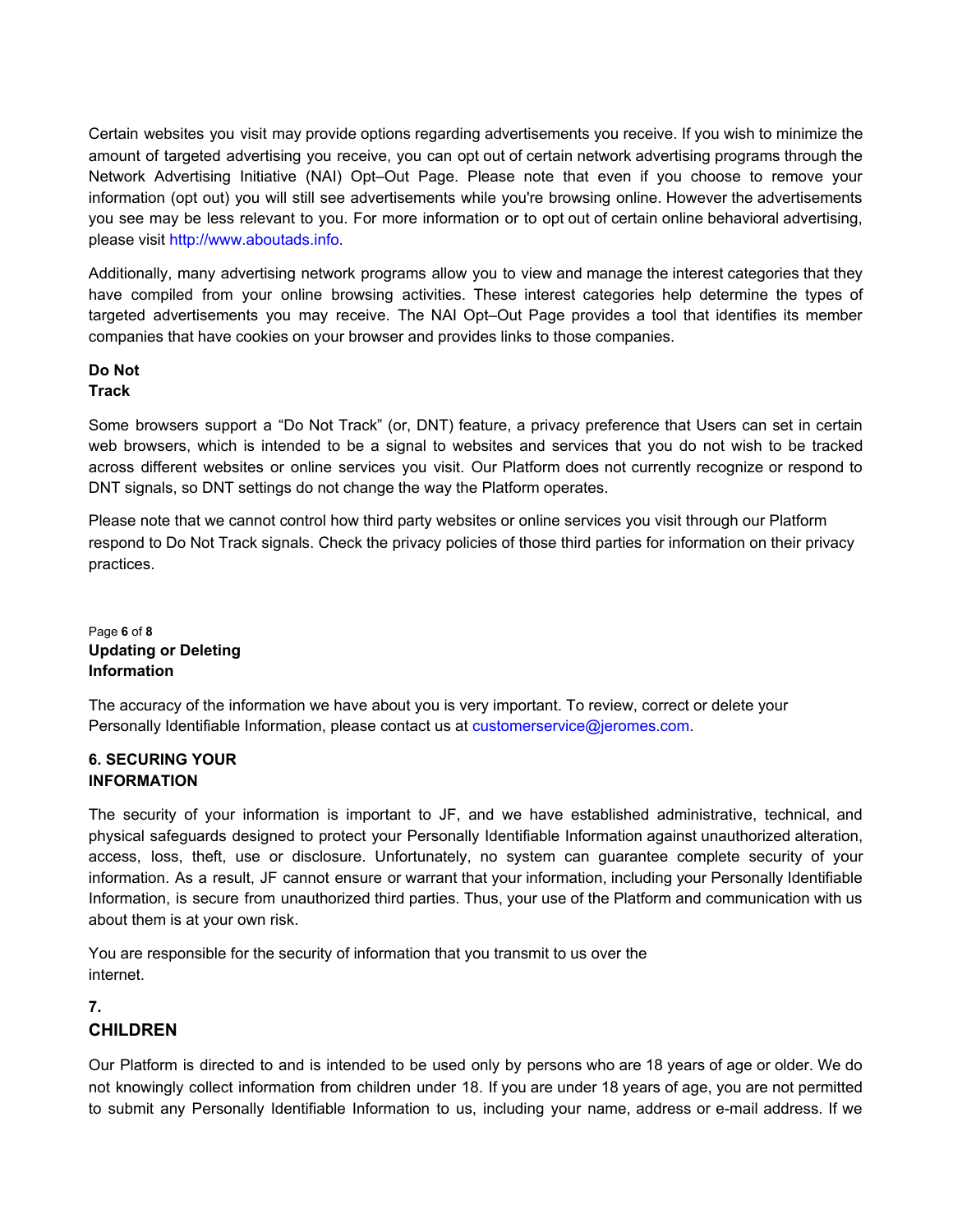discover that we have collected any Personally Identifiable Information from a child under the age of 18, we will remove that information from our database as soon as possible. By submitting any Personally Identifiable Information to us, you represent and warrant that you are 18 years of age or older.

# **8. LINKS TO THIRD PARTY WEBSITES**

Our Platform may contain links to third party websites and services, including those of our partner networks and advertisers. Please note that these links are provided for your convenience and information, and the websites and services may operate independently from us and have their own privacy policies or notices, which we strongly suggest you review. This Privacy Policy applies to JF and our Platform only. We do not accept any responsibility or liability for the policies or practices of any third parties. If you chose to access any websites or services linked from our Platform, please check the applicable policies before you use or submit any personal data to such website or service.

# **9.**

# **INTERPRETATION**

Your use of our Platform may be governed by our Terms of Use located at www.jeromes.com/policies the supplemental terms that govern certain of the features, functionality, tools, content and promotions available on or through the Platform (the "**Supplemental Terms**"), and any and all policies and rules referenced herein or therein, posted on the Platform, or otherwise communicated to our Users (the "**Platform Rules**"). In the event that the provisions of any such agreement that are specific to a particular Website or App differ from or conflict with the provisions of this Privacy Policy, the terms specific to that Website or App will apply.

# **10. INTERNATIONAL JURISDICTIONS**

The Platform is hosted in the United States of America and is subject to U.S. state and federal law. If you are accessing our Platform from other jurisdictions, please be advised that you are transferring your personal information to us in the United States, and by using our Platform, you consent to that transfer and use of your personal information in accordance with this Privacy Policy. You also agree to abide by the applicable laws of applicable states and U.S. federal law concerning your use of the Platform and your agreements with us. Any persons accessing our Platform from any jurisdiction with laws or regulations governing the use of the Internet, including personal data collection, use and disclosure, different from those of the jurisdictions mentioned above may only use the Platform in a manner lawful in their jurisdiction. If your use of the Platform would be unlawful in your jurisdiction, you may not use the Platform.

# **11. CHANGES TO OUR PRIVACY POLICY**

JF may, in its sole discretion, change this Privacy Policy from time to time. Any and all changes to this Privacy Policy will be reflected on this page and the effective date will be stated at the top of this Privacy Policy. Unless stated otherwise, our current Privacy Policy applies to all information that we have about you and your account. Users should regularly check this page for any changes to this Privacy Policy. JF will always post new versions of the Privacy Policy on the Website.

Page **7** of **8**

However, JF may, as determined in its discretion, decide to notify Users of material changes made to this Privacy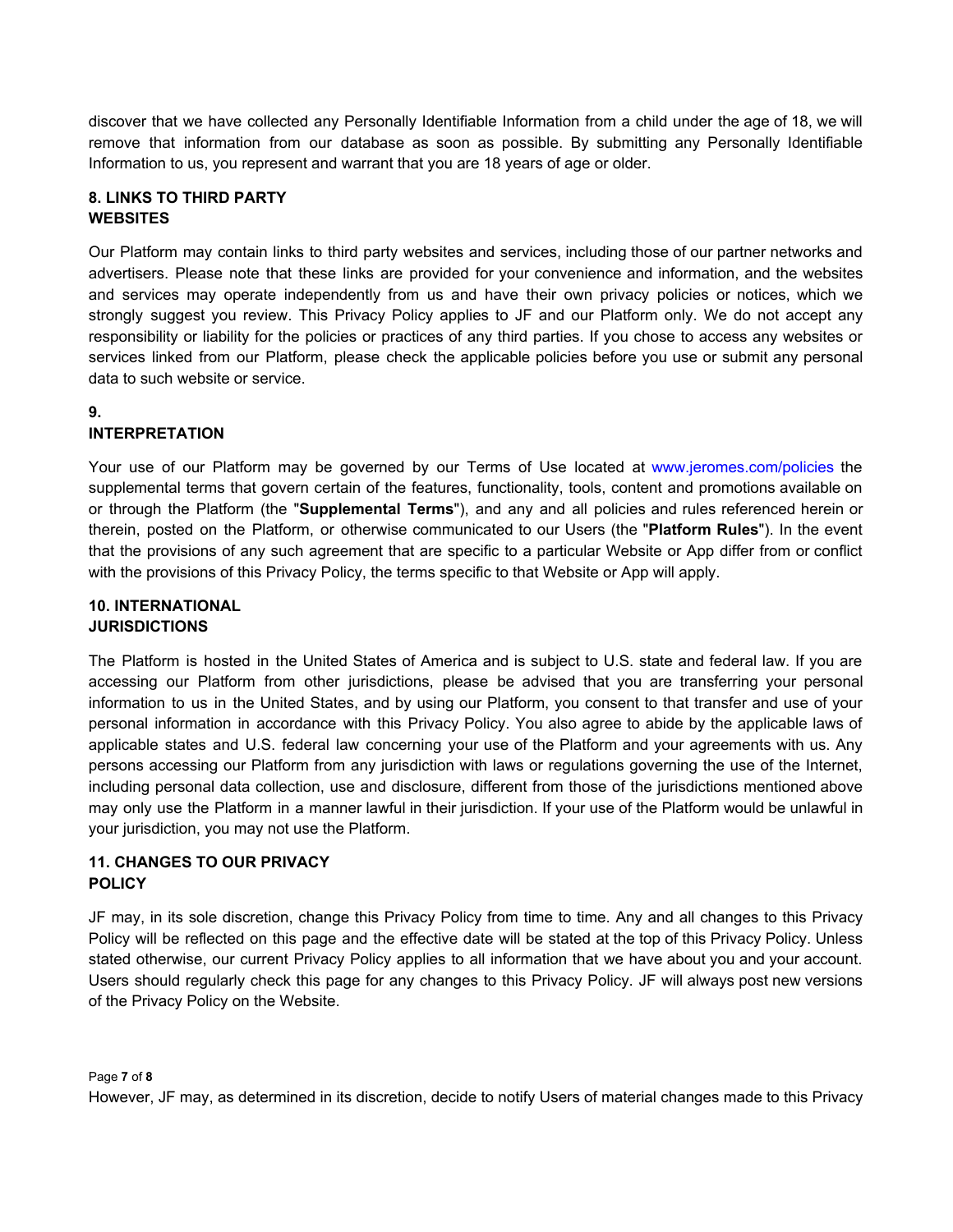Policy via email or otherwise. Accordingly, it is important that you always maintain and update your contact information.

Your continued use of the Platform or communication with us after the updated Privacy Policy has been posted (or any other indication of your consent) will constitute your acceptance of the updated Privacy Policy.

Please note that we may condition your continued access to our Platform on your consent to changes to this Privacy Policy.

# **12. CONTACT US**

If you have questions or comments relating to this Privacy Policy, or if you would like us to update information we have about you or your preferences, please contact us by email at customservice@jeromes.com, or write to us at:

Jerome's Furniture Warehouse 16960 Mesamint Street San Diego, CA 92127